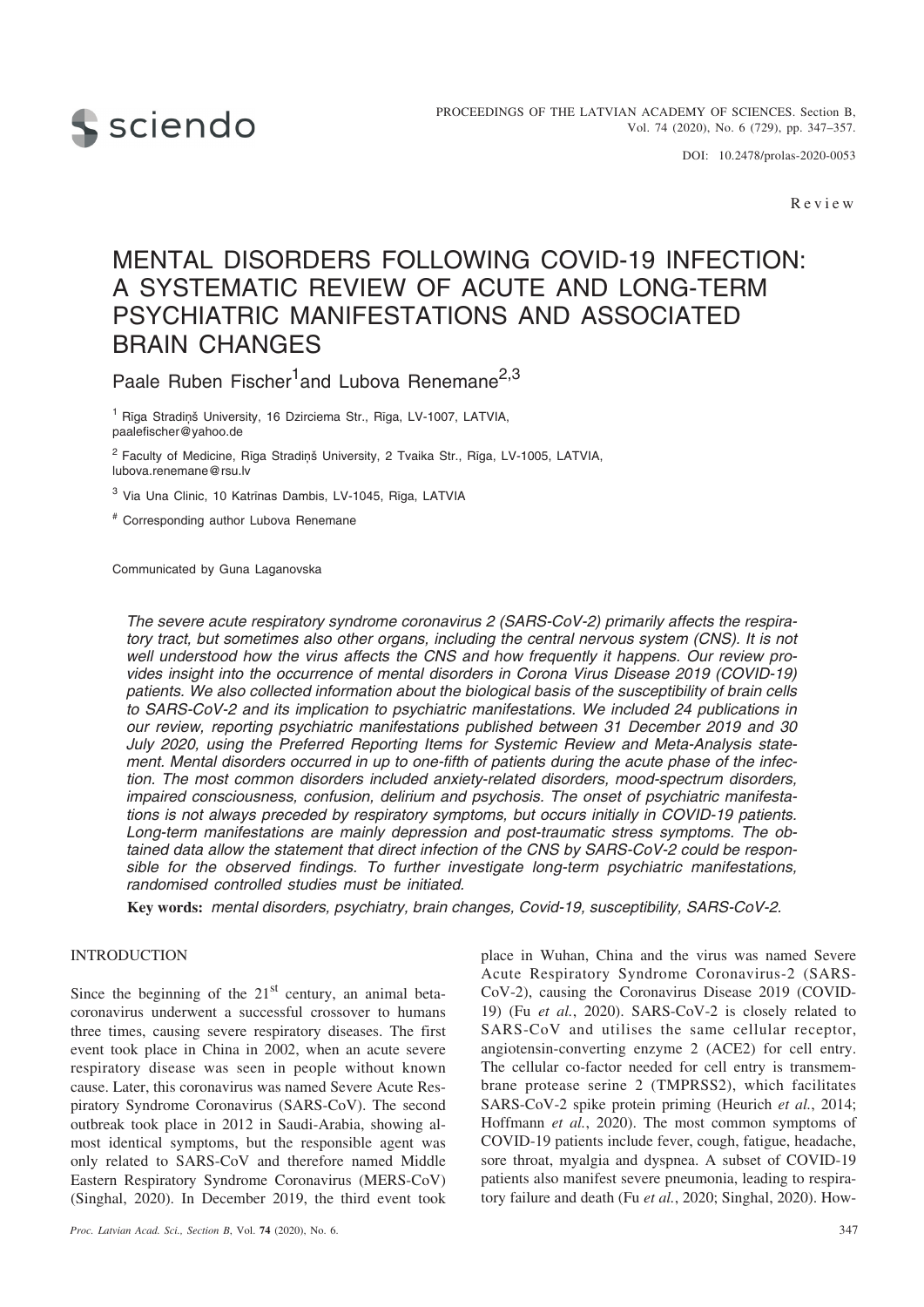ever, complications of COVID-19 are not limited to the respiratory system. There are reports of a wide variety of extrapulmonary and systemic manifestations, including gastrointestinal symptoms, renal failure, liver damage, cardiac injury, sepsis and shock, often leading to fatal outcome. In addition, involvement of the central nervous system (CNS) has been reported, thought to be mediated by either direct neuronal damage through SARS-CoV-2 or by host immunemediated damage due to pathogenic levels of inflammatory mediators (Alam *et al*., 2020; Zaim *et al*., 2020). There are publications addressing direct neurological manifestations in COVID-19 patients, such as taste and smell disorders and headache (Chen *et al.*, 2020; Leonardi *et al*., 2020; Zubair *et al.*, 2020). Other publications are addressing the indirect psychological impact of the pandemic (e.g., due to social restrictions) on the general population (Amerio *et al.*, 2020; Loades *et al.*, 2020; Pfefferbaum and North, 2020; Rajkumar, 2020). Interestingly, we could identify only two systematic reviews on the direct impact of COVID-19 infection on the mental state and the occurrence of psychiatric symptoms. One review included 12 publications (Rogers *et al.*, 2020) and the second review included only two articles the reported psychiatric symptoms in COVID-19 patients (Vindegaard and Benros, 2020).

In October 2020, more than 41 500 000 cases of COVID-19 were registered worldwide. Also, Latvia is currently in midstream of the 'second wave' and new registered cases increase day by day (Anonymous, 2020). Hence, it is important to investigate the potential impact of COVID-19 on the mental state of infected patients. The aim of this systematic review is to provide evidence of occurrence of mental disorders as a direct result of COVID-19. These include psychiatric symptoms occurring during the acute phase of illness, as well as after resolved infection. In addition, we want to hypothesise about potential psychiatric long-term outcomes in patients who survived COVID-19. Furthermore, we want to investigate the susceptibility of the CNS, when it comes to the infection with SARS-CoV-2 and structural changes of the CNS, which are associated with COVID-19.

## LITERATURE RESEARCH STRATEGY

This systematic review made use of the PRISMA statement in concomitance with the flow diagram, to depict the flow of information throughout the review. However, there was no registered study protocol (Liberati *et al.*, 2009).

PubMed, the preprint servers medRxiv and bioRxiv were screened systematically for related articles, published between the 31 December 2019 and 30 July 2020. The following key words and Boolean operators were applied for the search inquiry: 'Covid-19' OR 'sars-cov-2' OR '2019- -ncov' AND 'mental disorders' OR 'mental health' OR 'clinic' OR 'depression' OR 'delirium' OR 'hallucinations' OR 'anxiety' OR 'cognitive dysfunction' OR 'psychotic disorder' OR 'CNS' OR 'neurology' OR 'brain changes' OR 'brain MRI' OR 'brain CT'. One reviewer screened title, abstract, as well as full text of the retrieved articles independently but twice, to ensure that they met inclusion criteria. Data extraction of eligible articles was also done independently by the same investigator.

Every article, published in either English or German language and reporting the occurrence of mental disorders in patients with COVID-19 or reporting structural brain changes or susceptibility of brain areas for COVID-19 infection, was included. Exclusion criteria comprised studies, which included participants < 18 years old, participants with diagnosed mental disorders prior to the infection with SARS-CoV-2, and participants that were not tested positive for COVID-19. In addition, articles, which did not report any psychiatric symptoms or had results indirectly related to the COVID-19 infection, were excluded. Furthermore, we excluded articles, which had no freely accessible full text or were not original research.

**Characteristics of research studies**. We identified 6669 articles through the initial database search. 3071 articles were from PubMed, 2820 from the medRxiv preprint server and 778 from the bioRxiv preprint server. After removal of duplicates via EndNote X9, 6657 articles underwent quantitative screening, from which 6519 articles were excluded after screening of title and abstract. 138 articles were assessed for eligibility, from which 114 articles were excluded on the base of the exclusion criteria. Twenty-four articles were included in the qualitative synthesis. The PRISMA flow diagram is shown in Figure 1. The characteristics of the included studies are presented in Tables 1–3. Of the 24 studies, eight were retrospective studies, one was a crosssectional study, one was a surveillance study, one a point prevalence study, one a self-report study and one had a basic research design, and eleven were case reports or case series. Overall, 20 of 24 studies were peer-reviewed journal articles and four were published preprints.

## MENTAL DISORDERS DURING THE ACUTE PHASE OF COVID-19 INFECTION

A surveillance study from the UK utilised 153 rapid reports and defined 39 (31%) cases with an altered mental status. They attributed the alteration of the mental state to neuropsychiatric disorders in 23 (59%) cases: psychosis (ten cases), neurocognitive disorder (six cases) and other psychiatric disorders (seven cases). Other psychiatric disorders included depression (three cases), personality change (two cases), catatonia (one case) and mania (one case) (Varatharaj *et al.*, 2020).

A retrospective study from the UK reviewed the clinical picture of 43 patients. Of these, ten patients (mostly  $> 50$ ) years old) had an unspecified encephalopathy (parainfectious or septic encephalopathy) with delirium. One patient also manifested a psychosis, which was characterised by visual and auditory hallucinations, delusions of persecution, Capgras delusion and complex systematised delusional misperceptions, as well as aggressive behaviour (Paterson *et al.*, 2020). Another retrospective study from Spain enrolled 16 patients with proven COVID-19 infection and new-onset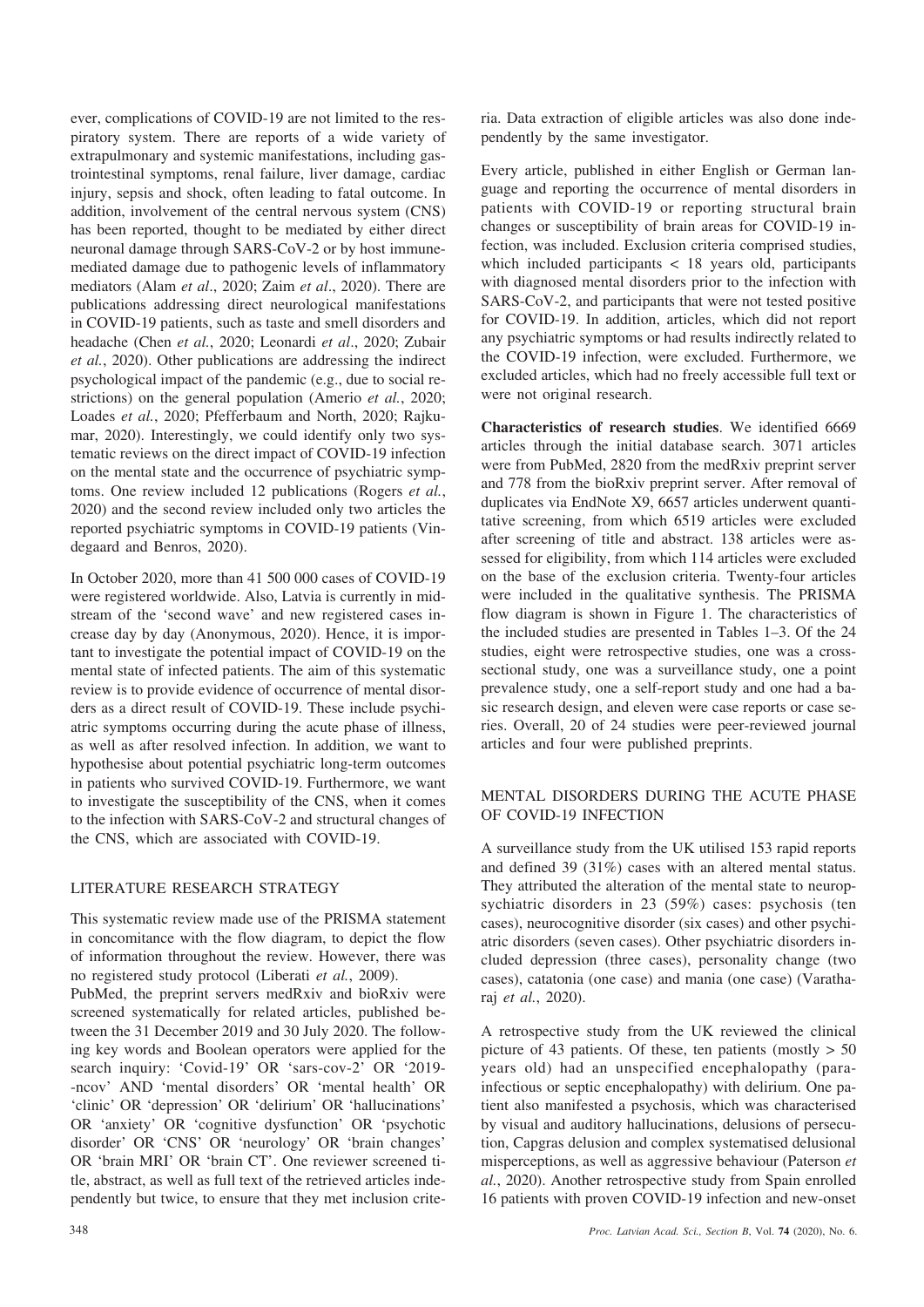

*Fig. 1. PRISMA* flow diagram illustrating flow of information throughout the systematic review.

psychotic symptoms. Of these 16 patients, six were diagnosed with delirium. Ten patients presented with delusions. Of these, four had auditory hallucinations and one had visual hallucinations. The most frequent types of manifested delusions were delusions of harm, as well as persecutory and referential beliefs (Parra *et al.*, 2020).

Ferrando *et al.* (2020) documented the case of a 30-year old male, who presented in the emergency departement with bizarre behaviour, severe anxiety, suicidal ideation and auditory hallucinations, disorientation in himeself and showed delusions of percecution. He was then tested postive for COVID-19, despite having any abnormal chest computer tomography (CT) findings or respiratory symptoms (Ferrando *et al.*, 2020).

Two retrospective studies from China and one case report from Spain reported impaired consciousness in patients affected by COVID-19. Zhang *et al.* (2020) assessed the clinical characteristics of 82 deceased COVID-19 patients. They reported an unspecified consciousness problem as initial symptom in 17 (20.7%) patients (Zhang *et al.*, 2020). Huang *et al.* (2020) assessed 36 COVID-19 non-survivors. They reported unspecified disturbances of consciousness in eight (22.22%) patients (Huang *et al.*, 2020). A case report from Spain documents a 74-year old female who presented with headache, photophobia, vomiting and progressive confusion and impaired consciousness. Her nasopharyngeal polymerase chain reaction (PCR) test was positive for SARS-CoV-2, but she did not develop any respiratory symptoms or fever over her clinical course (Cebrian *et al.*, 2020).

Overall, three retrospective studies from China and one case report from Saudi-Arabia reported confusion as a clinical finding in COVID-19 patients. Qi *et al.* (2020) examined 267 patients. They sub-grouped these patients into nonsevere cases (217) and severe cases (50). Overall, 25 pa-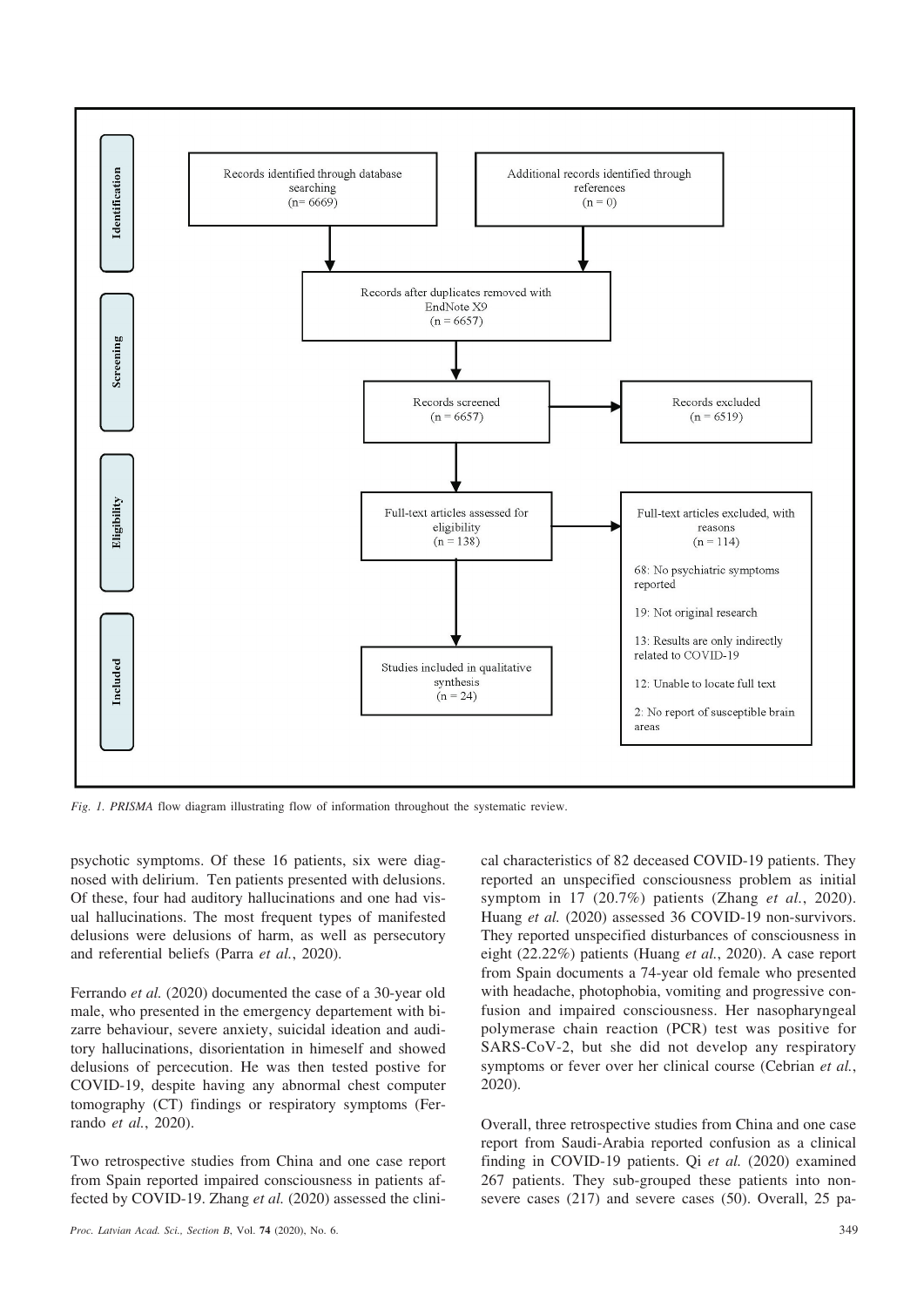| Author<br>(All published<br>in 2020)                    | Country of origin / type<br>of study / sample size, n | Mental disorders,<br>number of cases $(\% )$                                                                                                                                                                                                                                             |  |  |  |
|---------------------------------------------------------|-------------------------------------------------------|------------------------------------------------------------------------------------------------------------------------------------------------------------------------------------------------------------------------------------------------------------------------------------------|--|--|--|
| Nalleballe et al.                                       | USA /<br>Retrospective study /<br>40 469              | Psychiatric manifestations<br>in 5193 cases (12.8%):<br>- Anxiety and related dis-<br>orders: $1869(4,6\%)$<br>- Mood disorders: 1549<br>$(3.8\%)$<br>- Sleep disorders: 1394<br>$(3.4\%)$<br>- Emotional state symp-<br>toms: 318 (0.8%)<br>- Suicidal ideation: 63<br>$(0.2\%)$        |  |  |  |
| Parra et al.                                            | Spain / Retrospective<br>study $/16$                  | Psychosis in 10 cases<br>$(62.5\%)$                                                                                                                                                                                                                                                      |  |  |  |
| Majadas <i>et al</i> .                                  | Spain / Case report / 1                               | Psychosis                                                                                                                                                                                                                                                                                |  |  |  |
| Ferrando et al.                                         | USA / Case report / 1                                 | Psychosis                                                                                                                                                                                                                                                                                |  |  |  |
| Varatharaj et al.                                       | UK /<br>Surveillance study /<br>153                   | Neuropsychiatric disorders<br>in 23 cases:<br>- Psychosis: 10 (43.5%)<br>- Neurocognitive disorder:<br>$6(26.1\%)$<br>- Other psychiatric disor-<br>ders: 7 (30.4%):<br>depression: 3 (42.8%);<br>personality change: 2<br>$(28.6\%)$ ; catatonia: 1<br>$(14.3\%)$ ; mania: 1 $(14.3\%)$ |  |  |  |
| Paterson <i>et al.</i>                                  | UK / Retrospective study / Delirium: 10 (23.2%)<br>43 |                                                                                                                                                                                                                                                                                          |  |  |  |
| Hosseini et al.                                         | UK / Case series / 2                                  | Delirium                                                                                                                                                                                                                                                                                 |  |  |  |
| Soysal and Kara                                         | Turkey / Case report / 1                              | Delirium                                                                                                                                                                                                                                                                                 |  |  |  |
| Zhang et al.                                            | China / Retrospective<br>study /82                    | Impaired consciousness:<br>17(20.7%)                                                                                                                                                                                                                                                     |  |  |  |
| Huang et al.                                            | China / Retrospective<br>study $/36$                  | Impaired consciousness: 8<br>$(22.2\%)$                                                                                                                                                                                                                                                  |  |  |  |
| Cebrian et al.                                          | Spain / Case report / 1                               | Impaired consciousness                                                                                                                                                                                                                                                                   |  |  |  |
| Qi et al.                                               | China / Retrospective<br>study / 267                  | Confusion: 25 (9.3%)                                                                                                                                                                                                                                                                     |  |  |  |
| Chen et al.                                             | China / Retrospective<br>study / 99                   | Confusion: $9(9.1\%)$                                                                                                                                                                                                                                                                    |  |  |  |
| Leung et al.                                            | China / Retrospective<br>study $/50$                  | Confusion in $1(2\%)$                                                                                                                                                                                                                                                                    |  |  |  |
| Alkeridy et al.                                         | Saudi Arabia / Case report Confusion<br>$\sqrt{1}$    |                                                                                                                                                                                                                                                                                          |  |  |  |
| Bo et al.                                               | 714                                                   | China / Self-report study / Posttraumatic stress symp-<br>toms: $687 (96.2\%)$                                                                                                                                                                                                           |  |  |  |
| Epstein et al.                                          | Israel / Case report / 1                              | Anxiety and suicide at-<br>tempt                                                                                                                                                                                                                                                         |  |  |  |
| Acute mania<br>Mawhinney et al.<br>UK / Case report / 1 |                                                       |                                                                                                                                                                                                                                                                                          |  |  |  |
| COVID-19, corona virus disease 2019                     |                                                       |                                                                                                                                                                                                                                                                                          |  |  |  |

*Table 1.* Characteristics of the studies reporting mental disorders as a direct result of COVID-19 in acute phase of infection

tients (9.4%) had confusion. Of those 25 patients, 15 (6.9%) were non-severe cases and 10 (20%) were severe cases (Qi *et al.*, 2020). Leung *et al.* (2020) reported clinical characteristics and outcomes of 50 patients. One patient  $(2\%)$  had noted confusion during the clinical course (Leung *et al.*, 2020). Chen *et al.* (2020) described the clinical characteristics of 99 patients affected by COVID-19. Of them, 9 (9%) had confusion. Fifty patients suffered from chronic medical illnesses prior to the COVID-19 infection (Chen *et al.*, 2020). Alkeridy *et al.* (2020) reported the case of a 73-year old male with acute confusion at his home. Later in the emergency department he was conscious and alert, but showed difficulties in orientation towards other people. After 24 hours he developed a fever and a positive PCR for SARS-CoV-2 (Alkeridy *et al.*, 2020).

We reviewed three articles, one from the UK, one from Spain and one from Turkey, comprising four patients with delirium during the acute phase of COVID-19. The case series from the UK reported two patients, both showing atypical symptoms in the setting of an acute COVID-19 infection. One report documents a 46-year old male with acute hypoactive delirium, disinhibition and confusion, all preceded by a two-day history of headache. Later he developed some neurological manifestations and cognitive disturbances, including impaired verbal fluency, phrase repletion and delayed recall. The second report documents a 79-year old female who was admitted to the hospital due to a seizure, which was preceded a few hours earlier by confusion and difficulties in communication. She had two generalised seizures, 60 hours after admission, followed by a state of delirium (Hosseini *et al*., 2020). The case report from Spain documents a 63-year old man with a positive COVID-19 PCR, who presented with delirium during hospitalisation. After the delirium had improved adjacent to the respiratory symptoms, bizarre delusions and incoherent speech and thoughts persisted. During this period, he still was PCRpositive, but did not show respiratory symptoms of any form (Majadas *et al.*, 2020). One case report from Turkey documents a 70-year-old male, who had cognitive and perception problems, together with disturbances of memory and orientation. He underwent chest computed tomography (CT) and PCR testing, which both indicated a COVID-19 infection, even though not having any fever, dry cough, or chest distress. The condition was diagnosed as delirium (Soysal and Kara, 2020).

Bo *et al.* (2020) conducted an online-based study using the self-reported Posttraumatic Stress Disorder Checklist-Civilian Version, which assessed 714 stable COVID-19 patients prior to their discharge. The study showed a prevalence of significant posttraumatic stress symptoms associated with COVID-19 in 687 cases (95% CI, 94.8–97.6%) (Bo *et al.*, 2020). One retrospective study from the US analysed the clinical manifestations of 40 469 adult COVID-19 patients via an electronic medical record database. Of these, 5193 (12.8%) patients had psychiatric manifestations. Among the most common psychiatric manifestations were anxiety and other related disorders in 1869 (4.6%) patients, followed by mood disorders in 1549 (3.8%) patients, and sleep disorders in 1394 (3.4%) patients. Less common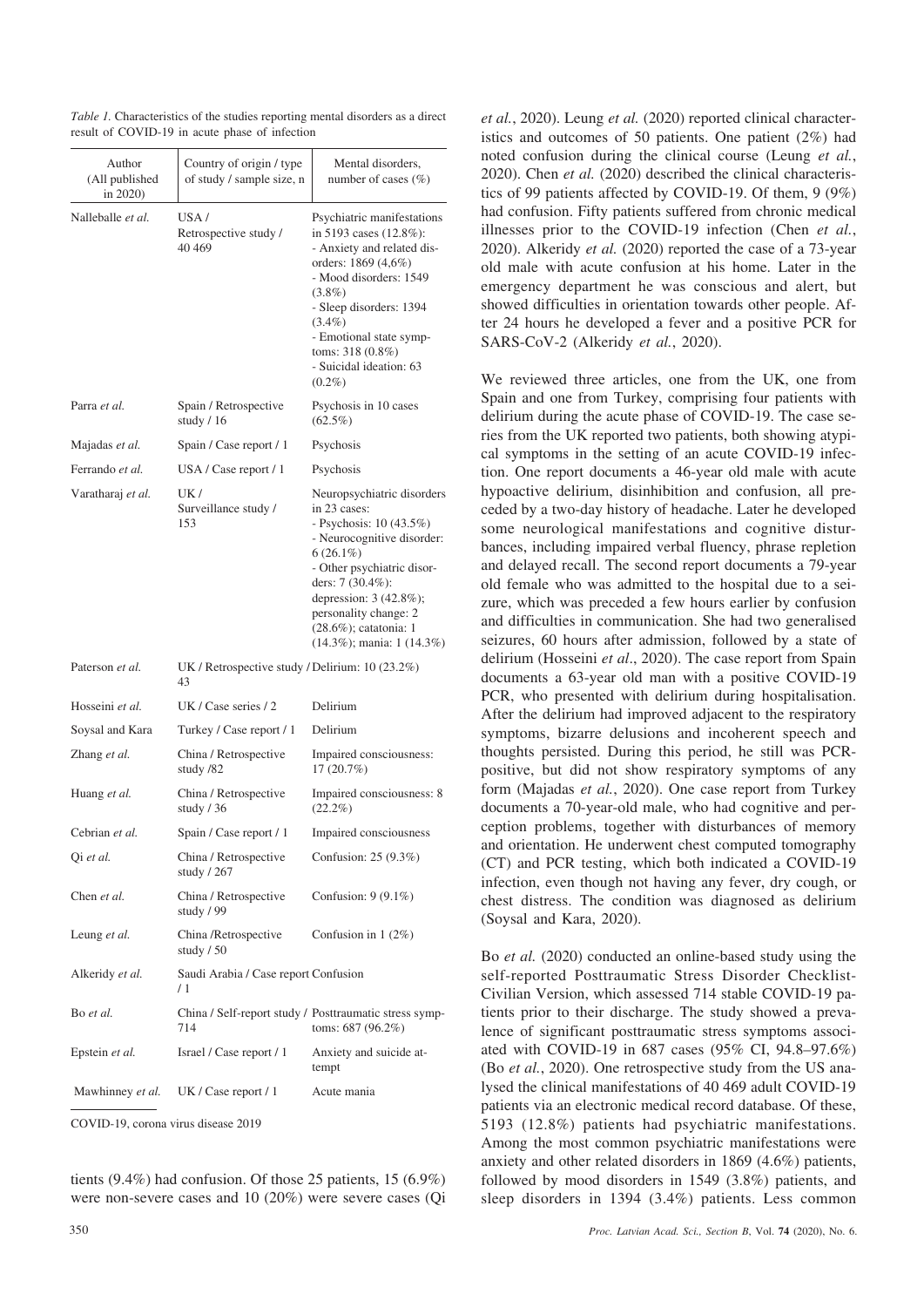*Table 2.* Characteristics of the studies reporting mental disorders as long-term manifestation in COVID-19 survivors

| Author                       | Country<br>of origin | Type of study          | Sample<br>size(n) | Reported mental disorders occurring in COVID-19 survivors                                                                                                                             |
|------------------------------|----------------------|------------------------|-------------------|---------------------------------------------------------------------------------------------------------------------------------------------------------------------------------------|
| Zhang <i>et al.</i> $(2020)$ | China                | Cross-sectional study  | 57                | Increased prevalence of depression in patients who experienced<br>$COVID-19$ :<br>29.2% ( $p = 0.016$ ) in comparison to 9.8% in the individuals under<br>quarantine without COVID-19 |
| McLoughlin et al. (2020)     | UK                   | Point prevalence study | 71                | No significant impact on mean cognitive score in patients who had<br>COVID-19 with or without delirium;<br>34.5 and 41.5 out of 53, respectively ( $p = 0.06$ )                       |
| Lim <i>et al.</i> $(2020)$   | UK                   | Case report            |                   | Persistent psychotic disorder during 52 days after initial hospital<br>admission due to COVID-19                                                                                      |

COVID-19, corona virus disease 2019

*Table 3.* Characteristics of the studies reporting susceptibility of the human brain to SARS-CoV-2 and structural brain changes in COVID-19 patients

| Author                       | Country of origin /<br>type of study / sam-<br>ple size (n) | Reported susceptible brain areas to<br>SARS-CoV-2 and associated struc-<br>tural brain changes                                                                                                                                                                                                                                                                                 |
|------------------------------|-------------------------------------------------------------|--------------------------------------------------------------------------------------------------------------------------------------------------------------------------------------------------------------------------------------------------------------------------------------------------------------------------------------------------------------------------------|
| Nampoothiri et<br>al. (2020) | France / basic<br>research / not<br>applicable              | - High levels of expressed<br>ACE2/TMPRSS2 in paraventricular<br>hypothalamic nucleus and multiple<br>brain-stem nuclei<br>- Detection of ACE2/TMPRSS2 pro-<br>teins in olfactory bulb in brain of<br>COVID-19 patient and presence of<br>SARS-Cov-2 spike protein in olfac-<br>tory nerve<br>- Viral replication in hypothalamus,<br>median eminence and arcuate nu-<br>cleus |
| Anzalone et al.<br>(2020)    | Italy / case series /<br>4                                  | Multifocal involvement of the cortex<br>in MRI<br>- Hyperintense areas<br>(T2-weighted/FLAIR) in parietal,<br>frontal and occipital brain regions                                                                                                                                                                                                                              |
| al. (2020)                   | 2                                                           | Pascual-Goni et Spain / case series / Multiple hyperintense areas (FLAIR)<br>in MRI<br>- In pontine tegmentum, mamillary<br>bodies, cranial nerve nuclei, hypo-<br>thalamus                                                                                                                                                                                                    |

ACE2/TMPRSS2, angiotensin-converting enzyme 2/transmembrane protease serine 2; MRI, magnetic resonance imaging; T2-weighted/ FLAIR, Fluid-attenuated inversion recovery; SARS-CoV-2, severe acute respiratory syndrome coronavirus 2; COVID-19, corona virus disease 2019.

manifestations included emotional state symptoms and signs in 318 (0.8%) patients and suicidal ideation in 63 (0.2%) patients (Nalleballe *et al.*, 2020). Additionally, two case reports, one from the UK and one from Israel, reported unique psychiatric manifestations in COVID-19 patients. Mawhinney *et al.* (2020) documented the case of a 41-year old male with an acute manic episode. The symptoms were preceded by one day of severe occipito-parietal headache and ten days of respiratory symptoms (Mawhinney *et al.*, 2020). Epstein *et al.* (2020) presented the case of a 34-year old male who was admitted to the hospital due to a four-day history of weakness, fever and cough. The patient was transferred to an isolation ward, where anxiety and insomnia appeared. One week after his admission, he attempted suicide by jumping out of the third-floor ward (Epstein *et al.,* 2020).

## MENTAL DISORDERS MANIFESTING LONG-TERM IN COVID-19 SURVIVORS

A cross-sectional study from China assessed the characteristics of psychological distress affected by the pandemic. They obtained their data via an app-based anonymous questionnaire. The populations included in the study were individuals who freshly recovered from COVID-19 (57), individuals under quarantine (50) and individuals from the public (98). Zhang *et al.* (2020) reported that the patients who recovered from COVID-19 had a prevalence of 29.2% for depression, in comparison to 9.8% in individuals under quarantine ( $p = 0.016$ ). Also, the amount of severe depressive symptoms was highest in the individuals experiencing COVID-19 infection with 19.3%, in comparison to 4% in individuals under quarantine ( $p = 0.002$ ). The prevalence of anxiety did not significantly differ between the populations. The prevalence of depression, comorbid with anxiety, was increased in two populations: in individuals who experienced COVID-19 (21.1%) and in individuals of the general public (22.4%), in comparison to 8% in the individuals under quarantine (*p* = 0,086) (Zhang *et al.*, 2020). McLoughlin *et al.* (2020) conducted a point-prevalence study. They included every inpatient of an University College Hospital with COVID-19 and assessed them for delirium at one point in time. Overall they included 71 patients, from whom 31 had delirium and 16 did not. Four weeks after the ascertainment of delirium, cognitive function was assesed via modified Telephone Interview for Cognitive Status. The test showed similar results for patients with and without delirium. Scores were 34.5 and 41.5 of 53, respectively (*p* = 0,06) (McLoughlin *et al.*, 2020). Additionally, a case report from the UK documents persisting psychiatric symptoms after recovery of COVID-19 infection. They reported the case of a 55-year old woman who was admitted to the hospital after a two-week history of respiratory symptoms. After discharge from the hospital she experienced confusion, auditory hallucinations, anxiety, feelings of ambivalent mood and anxiety, as well as a Capgras-like delusion, disorientation and had cognitive impairment (Lim *et al*., 2020).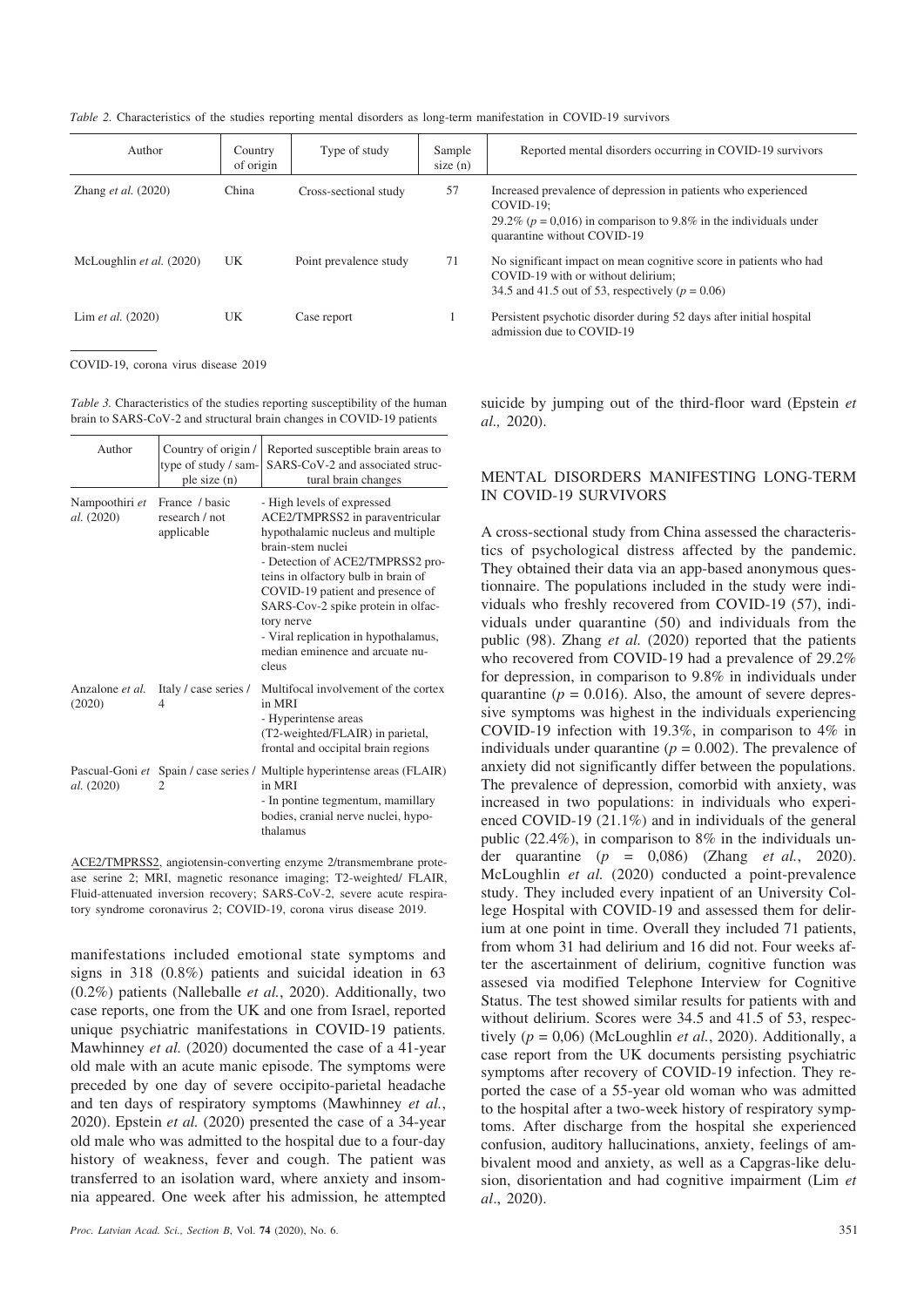## SUSCEPTIBILITY OF BRAIN AREAS TO SARS-COV-2 AND ASSOCIATED STRUCTURAL CHANGES

**Susceptibility of brain areas to SARS-CoV-2**. Nampoothiri *et al.* (2020) made use of the Allen Human Brain Atlas (AHBA) to investigate the susceptibility of the hypothalamus and related regions for SARS-CoV-2. They analysed the expression patterns of angiotensin-converting enzyme 2 (ACE2) and of the transmembrane protease serine 2 (TMPRSS2). Their results showed that expression of ACE2 was low in cerebral and cerebellar cortex, but high in the paraventricular hypothalamic nucleus (PVH), as well as the choroid plexus. TMPRSS2 is expressed in all studied areas and generally more abundant than ACE2. A high level of both ACE2 and TMPRSS2 was found in the PVH and in multiple brain-stem nuclei, marking them as the potentially preferred port of entry and target site for SARS-CoV-2. An additional aim of the study was to find other host genes potentially involved in the SARS-CoV-2 pathogenesis, which were correlated to ACE2 and TMPRSS2. They made use of the KEGG pathway database and found several genes involved in molecular pathways and networks, which were correlated to ACE2 and TMPRSS2. The pathways yielding the most genes associated to ACE2 and TMPRSS2 were both expressed in the hypothalamus, one being marked for "olfactory transduction". In order to put these theoretical findings into context with SARS-CoV-2, they investigated the brain of a 63-year old obese male COVID-19 positive patient, who had died of severe respiratory distress and multi-organ failure after 33 days in the intensive care unit. They detected ACE2 protein around his blood vessels, and ACE2- and TMPRSS2-proteins in the outer layer of the olfactory bulb by immuno-labelling. Interestingly, this was not the case in a control brain of 36-year old obese male who was negative for SARS-CoV-2. They showed that this outer layer consisted of fibres from olfactory sensory neurons, and hence was the part where the olfactory nerve entered the olfactory bulb. Immunolabelling of the COVID-19 positive brain also showed the presence of SARS-CoV-2 spike-protein within these nerve fibres, as well as the presence of viral double-stranded RNA in numerous cells bordering the outer layer. In addition, ACE2 was expressed in the choroid plexus of the COVID-19 patient, and viral nucleocapsid protein was detected in blood vessels in the same area. COVID-19 virus replication could be demonstrated in the hypothalamus, the median eminence (ME) and arcuate nucleus (ARH) of the COVID-19 patient, due to presence of nucleocapsid protein and double-stranded RNA (Nampoothiri *et al.*, 2020).

**SARS-CoV-2-associated brain changes.** Two case series, one from Italy and one from Spain, reported structural brain alteration in patients infected with COVID-19. The study from Italy comprised four patients who manifested with subacute encephalopathy. All four patients were ventilated after the onset of acute respiratory distress syndrome. After discontinuation of intubation, neurological symptoms including agitation and spatial disorientation developed. Magnetic resonance imaging (MRI) showed multifocal involvement of the cortex in all patients. The observed lesions had unusual characteristics, but showed consistent patterns in the patients with similar neurological symptoms. T2 weighted/ Fluid-attenuated inversion recovery (FLAIR) images of all patients showed numerous hyperintense areas, appearing in the parietal, occipital and frontal regions of the brain. A few of these lesions embraced the adjacent subcortical white matter. After one month, a follow-up MRI was performed for one of the four patients, which showed entire resolution of the lesions (Anzalone *et al.*, 2020). The case series from Spain included two patients with COVID-19 infection. The first patient was a 60-year old female who presented with diplopia and right hemicranial headache after a 10-day history of fever, cough, hyposmia and nausea. Neurological examination showed right abducens nerve palsy and chest X-ray revealed bilateral pneumonia. Cerebrospinal fluid was negative for SARS-CoV-2 RNA. Brain MRI (FLAIR) showed hyperintensity (HI) in the pontine tegmentum, as well as localised HI in the right cranial nerve nuclei (VI). Hypothalamus and mammillary bodies were hyperintense as well. The pituitary gland was enlarged, and the upper pituitary stalk appeared globular.

The second patient had a history of bulimia and vomiting. Later in the hospital, she developed diplopia and paresthesia. She improved and was discharged, however three days later she developed progressive encephalopathy. She never had any respiratory symptoms or fever. Brain MRI revealed extensive HI in the hypothalamus and dorsal brain stem via sagittal FLAIR. Axial FLAIR showed HI, as well as a swelling in the hypothalamus, mamillary bodies, dorsal midbrain and tectum of the midbrain. Medial temporal lobes showed slight HI. Coronal FLAIR revealed extensive HI in the periventricular region of the  $3<sup>rd</sup>$  ventricle, as well as in mamillary bodies. Based on the imaging she was diagnosed with Wernicke-encephalopathy, despite not having thiamine deficiency or any conditions possibly causing it (Pascual-Goni *et al.*, 2020).

## FACTORS CONTRIBUTING TO THE MENTAL DISOR-DERS FOLLOWING COVID-19 INFECTION

The available literature provided evidence that during the acute phase of COVID-19, 2–23% of infected patients develop mental disorders (Fig. 2). The most common manifestations were delirium or confusion, psychosis, anxiety and mood disorders, as well as impaired consciousness. Similar psychiatric manifestations also occurred during the acute phase of disease in patients affected by severe acute respiratory syndrome (SARS) during the outbreak in the beginning of the 21st century (Cheng *et al*., 2004; Rogers *et al.*, 2020). Interestingly, Cheng *et al.* attributed these manifestations in the respective case series mainly to the isolation of SARS patients and in some cases to administration of corticosteroids (Cheng *et al.*, 2004). It is well known that the administration of corticosteroids, particularly in high dose, may cause a wide variety of severe psychiatric adverse effects, ranging from anxiety and insomnia to mood disorders, delirium, psychosis and dementia (Kenna *et al.*, 2011). We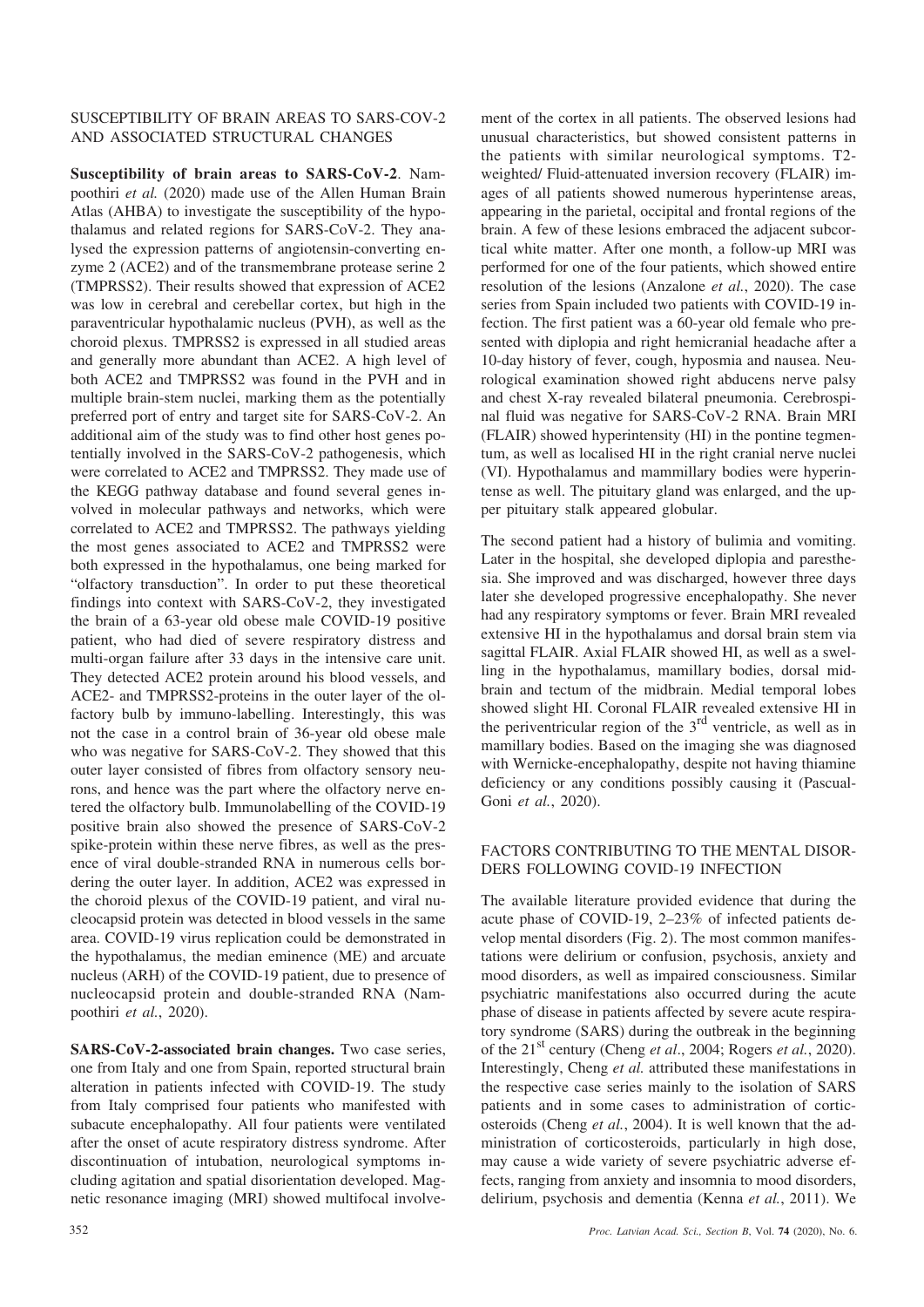

are excluding this potential cause in the context of the reviewed case reports and series, since only a small proportion of the included patients had received corticosteroid treatment. Furthermore, they received it only after the onset of psychiatric symptoms, and hence it had no impact on their initial manifestations. Unfortunately, we are not able to make this deduction for the reviewed descriptive studies, due to lack of detailed treatment data in most of the publications.

Other drugs widely used in the treatment and prevention of COVID-19 are chloroquine and hydroxychloroquine, despite the lack of evidence of their efficacy (Ferner and Aronson, 2020). A recent study published by Sato *et al.* (2020) reported psychiatric adverse effects associated with the administration of chloroquine and hydroxychloroquine. They could show an increased risk for delirium, depression, impaired consciousness and hallucinations, but no significantly increased risk for the development of psychosis, confusion, agitation and suicide in patients receiving these drugs (Sato *et al.*, 2020). To our knowledge, two patients of our reviewed case reports were treated with hydroxychloroquine, but only after the initial onset of psychiatric symptoms.

Most of the reviewed studies dealt with hospitalised COVID-19 infected patients and did not include control groups of non-COVID-19 infected patients. Therefore, the overall frequency of mental disorders in COVID-19 patients, as published (2–23%), is not necessarily due to the infection of the brain by SARS-CoV-2. We must consider that the hospitalisation and subsequent isolation of these patients contributes to the development of the described psychiatric manifestations. Looking at publications reporting a negative impact on the mental state of hospitalised and isolated patients, it becomes evident that adverse psychological consequences of isolation exist (Abad *et al*., 2010). A more recent study published by Alhajjaj *et al.* (2020) investigated the impact of isolation on suspected and confirmed COVID-19 patients. They observed borderline or abnormal depression and anxiety scores in 38.4% and 17.3%, respectively, of isolated patients (Alhajjaj *et al.*, 2020). In contrast, an older publication suggests that anxiety in patients with acute infections is more related to their illness and re-



ferral to the hospital than to their inflicted isolation (Wilkins *et al*., 1988). Considering this conflicting data, we mark 'isolation' as a probable factor in the development of depression and anxiety-related disorders in COVID-19 patients, but as a less important contributor to other acute manifestations, such as delirium, psychosis or confusion. Nonetheless, one reviewed case report describing severe anxiety in an isolated COVID-19 patient, leading to a suicide attempt, can most likely be attributed to the effects of isolation (Epstein *et al.*, 2020).

Referring to the observed rate of occurrence of mental disorders in reviewed publications, three results stand out. While most of the included studies, displayed in Figure 2, have an occurrence rate of mental disorders of 2–15%, three publications (Huang *et al.*, 2020; Paterson *et al.*, 2020; Zhang *et al.*, 2020) report a rate of > 20%, increasing the overall occurrence rate to 2–23%. Interestingly, the findings of these three publications comprise non-specified impaired consciousness and delirium as psychiatric manifestations. We are not able to put 'impaired consciousness' into a broader context due to lack of data in the respective publications, but we consider it as indicative for the presence of delirium.

An acute confusional state or delirium is not only a frequent cause for hospitalisation, but also a serious complication of being hospitalised. While the prevalence of delirium in the general population is only 1–2%, this number rises to 14–24% in the setting of general hospital admission. The estimated incidence of delirium, which arises during the hospital stay, ranges from 6–56%. This is without considering special populations, e.g. in post-operative or intensive care unit (ICU) settings. Especially in elderly patients  $(> 65$ years of age) with co-morbidities (e.g. acute infection), the rate of delirium in an ICU setting is estimated to be as high as 80% (Fong *et al*., 2009; Rai *et al.*, 2014; Hübscher and Isenmann, 2016). Hence, without available randomised controlled studies we should be cautious linking delirium solely to COVID-19.

Availability of literature reporting the occurrence of mental disorders after resolved COVID-19 infection is still limited. Nonetheless, the reviewed literature reveals a glimpse of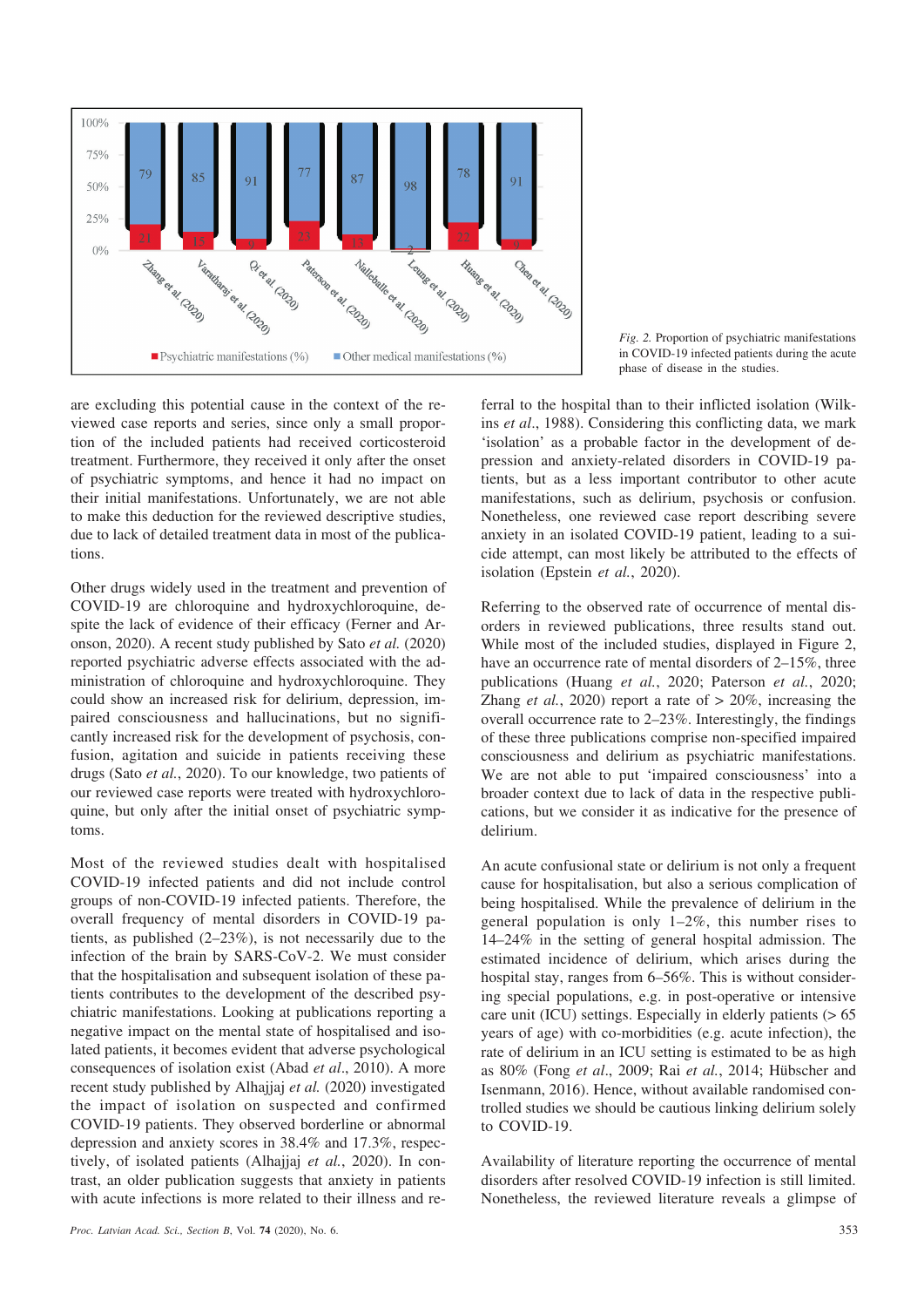what to expect, not only immediately after a COVID-19 infection, but also in the long-term.

The available publications report an increased prevalence of 'post-traumatic stress symptoms' and 'severe depression' in COVID-19 patients after resolved infection. Similar results were observed by Ahmed *et al.* (2020) in the aftermath of the SARS and MERS outbreaks. They reported the occurrence of post-traumatic stress disorder (PTSD), depression and anxiety in approximately one third of survivors within the first six months following the infection. In addition, they observed only slight improvement of those patients after the six-month period (Ahmed *et al.*, 2020). Taking into consideration that SARS-CoV-2 has certain homology to SARS-CoV and MERS-CoV (Hu *et al.*, 2020; Rabaan *et al.*, 2020; Yachou *et al*., 2020), we contemplate similar manifestations in the aftermath of COVID-19. In fact, one recently published preprint reported persistent fatigue in 52% of 128 patients who had experienced COVID-19 at 10 weeks (median) after the onset of symptoms, independently from the severity of the COVID-19 infection (Townsend *et al.*, 2020). Moreover, one publication reported a nonsignificant impact on cognitive scores in COVID-19 patients with and without delirium at four-week follow up. What initially may seem like pleasant anticipation, should be treated with reluctance. Even if there would not be medium-term cognitive impairment in patients who had COVID-19 and delirium, we know that delirium is generally linked to cognitive impairment in the long-run and even favours the development of dementia (Davis *et al.*, 2012; Salluh *et al.*, 2015).

The reviewed case report describing a patient with persistent psychosis following COVID-19 infection is solitary and unique. Ultimately, it was not possible for Lim *et al.* (2020) to establish causation between COVID-19 and psychosis. They suggested different aetiological processes potentially responsible for the persistent psychosis, mainly raised inflammatory cytokine profile and autoimmunerelated processes after direct viral infection of the CNS (Lim *et al.*, 2020). We found only one case report reporting a similar event. It describes a 26-year-old psychiatric naive male who had developed a psychotic state following an unspecified viral pneumonia. Unfortunately, no further information or any diagnostic markers were noted for this case (Byrne *et al*., 1993). The phenomenon of psychiatric disorders occurring after resolved viral infections is not entirely new, e.g., it was reported that the Spanish influenza pandemic (1918–1919) was associated with post-infectiously occurring psychosis (Menninger, 1994). Moreover, Severance *et al.* observed increased occurrence of schizophreniaspectrum disorders in patients during later-life, which were seropositive for a certain strain of coronavirus (HCoV-NL63) (Severance *et al.*, 2011). Based on these historical aspects, we should be vigilant about COVID-19 and similar occurrences in the long-term.

Among the reviewed publications is one report describing an acute manic episode in a COVID-19 patient and multiple reports describing the occurrence of psychoses during the acute phase of COVID-19. The patients developing these symptoms have common characteristics: most of them are young, have no medical co-morbidities and no family history of psychiatric illnesses. The available data is not sufficient to decide whether these cases are due to a direct effect of SARS-CoV-2 or if they are related to secondary mechanisms or even to psycho-social circumstances of the patients. However, evidence pointing towards infection of brain cells through SARS-CoV-2 and thereby inducing psychiatric manifestations is substantiated.

Song *et al.* (2020) recently published a preprint about the neuro-invasive potential of SARS-CoV-2. They were able to demonstrate direct brain infection via inoculation of SARS-CoV-2 into human brain cell organoids. In addition, they observed that direct brain infection through SARS-CoV-2 is also dependent on the ACE2-receptor. Moreover, they demonstrated the presence of SARS-CoV-2 in cortical neurons of a deceased COVID-19 patient (Song *et al.*, 2020). Beyond that, a three-month, MRI-based, follow-up study demonstrated cerebral micro-structural changes in COVID-19 patients. Significantly higher grey matter volumes in hippocampi and olfactory cortices and other structural changes could be demonstrated. Lu *et al.* (2020) attributed the increased grey matter volume to neurogenesis and functional compensation. Thus, they speculated that SARS-CoV-2 may use an olfactory bulb-mediated neuronal retrograde route into the CNS of these patients (Lu *et al.*, 2020). These findings support and substantiate the reviewed publications about the brain's susceptibility to SARS-CoV-2 and reported structural changes (Anzalone *et al.*, 2020; Nampoothiri *et al.*, 2020; Pascual-Goni *et al.*, 2020).

The findings of this study are not exhaustive and must be seen against the background that COVID-19 is a new emerging infection and disease causing a pandemic, leading to a tremendous amount of new publications in 2020. The quality of some of the included literature must be taken with reservation, because they did not go through a formal peer review process and are published online as pre-prints or are not case controlled. Moreover, the search inquiry and subsequent steps were done independently but twice by one researcher. Therefore, literature search, screening of literature, selection of eligible articles and data extraction contain a potential risk for incompleteness or could even show bias. In this review we mainly focus on the aspect of mental disorders. That is why we had to exclude publications focusing on neurological aspects of COVID-19, despite that psychiatric manifestations are often reported in association with primarily neurological symptoms in COVID-19 patients. This bears the risk that some psychiatric manifestations may be underrepresented in in the review.

## **CONCLUSIONS**

Our systematic review gave comprehensive insight into the spectrum of mental disorders that occur during the acute phase of COVID-19. Up to one-fifth of patients may exhibit psychiatric manifestations during their clinical course. Even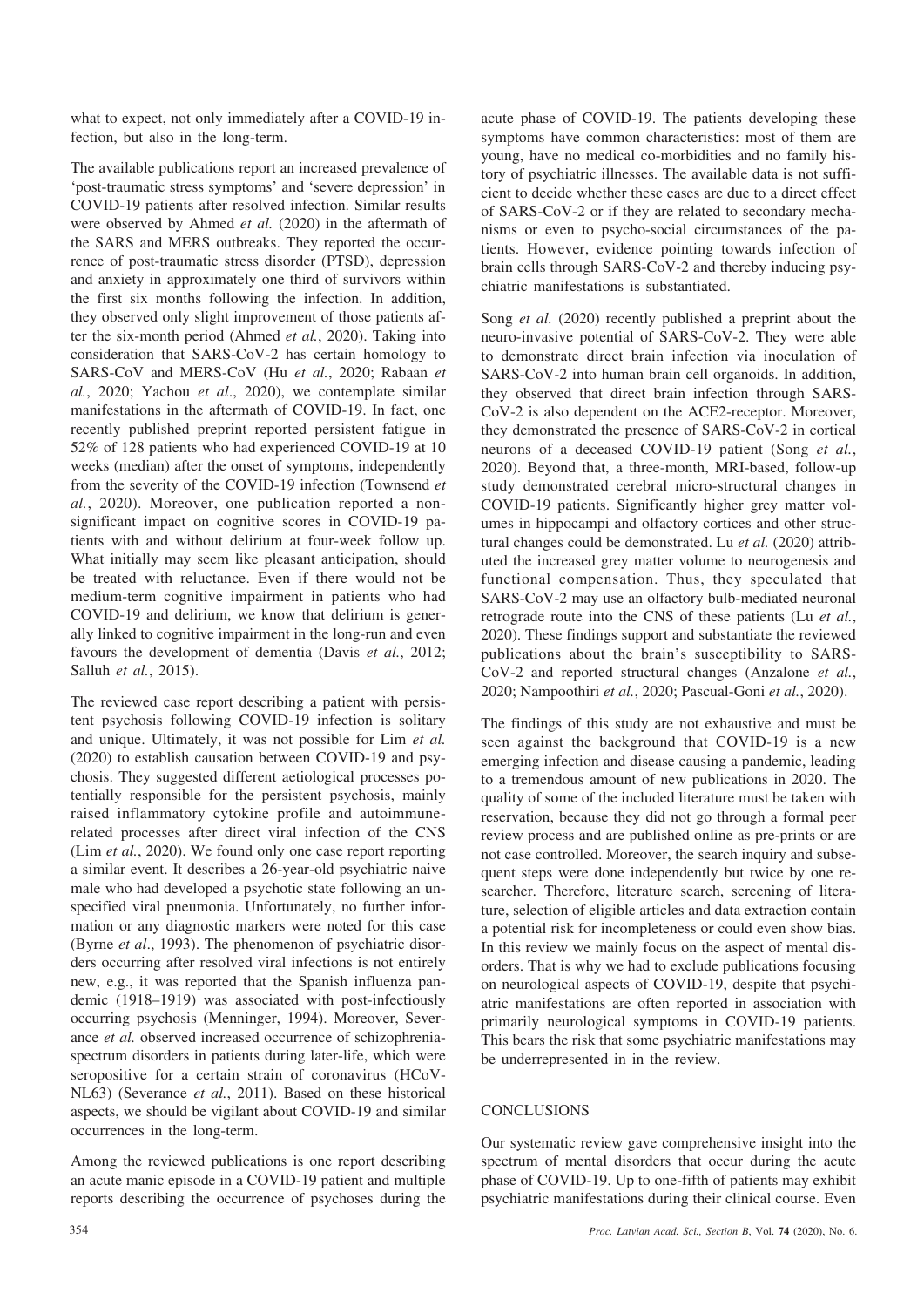though uncommon, clinicians should also keep in mind that COVID-19 patients may present initially with psychiatric symptoms only. Regarding intermediate and long-term effects of COVID-19 on the mental state and the occurrence of psychiatric symptoms directly caused by the virus, the time frame since the onset of the pandemic is too short. Therefore, we encourage researchers to initiate controlled studies and follow-up studies with recovered patients. However, in the face of the available evidence, we anticipate a high chance of psychiatric complications in patients who survived COVID-19. Overall, our review can give valuable insight for physicians and other health care professionals who are confronted with COVID-19 patients, not only in Latvia, but also worldwide. Especially due to the second wave being currently in full swing, we hope that our provided insight can contribute to a deeper understanding of the potential manifestations that can be expected in COVID-19 patients.

#### REFERENCES

- Abad, C., Fearday, A., Safdar, N. (2010). Adverse effects of isolation in hospitalised patients: A systematic review. *J. Hosp. Infect.,* **76** (2), 97–102.
- Ahmed, H., Patel, K., Greenwood, D. C., Halpin, S., Lewthwaite, P., Salawu, A., Eyre, L., Breen, A., O'Connor, R., Jones, A., Sivan, M. (2020). Long-term clinical outcomes in survivors of severe acute respiratory syndrome and Middle East respiratory syndrome coronavirus outbreaks after hospitalisation or ICU admission: A systematic review and meta-analysis. *J. Rehabil. Med.,* **52** (5), jrm00063.
- Alam, S. B., Willows, S., Kulka, M., Sandhu, J. K. (2020). Severe acute respiratory syndrome coronavirus-2 may be an underappreciated pathogen of the central nervous system. *Eur. J. Neurol.,* **27** (11), 2348–2360.
- Alhajjaj, A., Abduljaber, T., Alsadeq, Z., Alkhabbaz, F., Alobaidan, H., Saeed, F., Al-Jishi, J., Aljanobi, G. (2020). Psychological and mental health among isolated hospitalized suspected and confirmed COVID-19 patients, Qatif Central Hospital, Eastern Province, Saudi Arabia: A single-center descriptive study. *Open J. Int. Med.,* **10**, 245–255.
- Alkeridy, W. A., Almaghlouth, I., Alrashed, R., Alayed, K., Binkhamis, K., Alsharidi, A., Liu-Ambrose, T. (2020). A unique presentation of delirium in a patient with otherwise asymptomatic COVID-19. *J. Amer. Geriatr. Soc.,* **68** (7), 1382–1384.
- Amerio, A., Aguglia, A., Odone, A., Gianfredi, V., Serafini, G., Signorelli, C., Amore, M. (2020). Covid-19 pandemic impact on mental health of vulnerable populations. *Acta Biomed.,* **91** (9-s), 95–96.
- Anonymous (2020). Worldometers.info. Available from: https://www.worldometers.info/coronavirus/ (accessed 14 October 2020).
- Anzalone, N., Castellano, A., Scotti, R., Scandroglio, A. M., Filippi, M., Ciceri, F., Tresoldi, M., Falini, A. (2020). Multifocal laminar cortical brain lesions: A consistent MRI finding in neuro-COVID-19 patients. *J. Neurol.,* **267** (10), 2806–2809.
- Bo, H.-X., Li, W., Yang, Y., Wang, Y., Zhang, Q., Cheung, T., Wu, X., Xiang, Y.-T. (2020). Posttraumatic stress symptoms and attitude toward crisis mental health services among clinically stable patients with COVID-19 in China. *Psychol. Med.*, 1–2.
- Byrne, A., Zibin, T., O'Croinin, F. (1993). Viral infections and psychiatric illness. *Can. J. Psychiatry,* **38** (9), 631.
- Cebrian, J., Gonzalez-Martinez, A., Garcia-Blanco, M. J., Celdran-Vivancos, D., Palacios, E. L., Reig-Rosello, G., Casado-Fernandez, L., Vivancos, J., Gago-Veiga, A. B. (2020). Headache and impaired con-

sciousness level associated with SARS-CoV-2 in CSF: A case report. *Neurology,* **95** (6), 266–268.

- Chen, N., Zhou, M., Dong, X., Qu, J., Gong, F., Han, Y., Qiu, Y., Wang, J., Liu, Y., Wei, Y., Xia, J. A., Yu, T., Zhang, X., Zhang, L. (2020). Epidemiological and clinical characteristics of 99 cases of 2019 novel coronavirus pneumonia in Wuhan, China: A descriptive study. *The Lancet,* **395** (10223), 507–513.
- Chen, X., Laurent, S., Onur, O. A., Kleineberg, N. N., Fink, G. R., Schweitzer, F., Warnke, C. (2020). A systematic review of neurological symptoms and complications of COVID-19. *J. Neurol.*, 1–11.
- Cheng, S. K., Tsang, J. S., Ku, K. H., Wong, C. W., Ng, Y. K. (2004). Psychiatric complications in patients with severe acute respiratory syndrome (SARS) during the acute treatment phase: A series of 10 cases. *Brit. J. Psychiatry,* **184**, 359–360.
- Davis, D. H., Muniz Terrera, G., Keage, H., Rahkonen, T., Oinas, M., Matthews, F. E., Cunningham, C., Polvikoski, T., Sulkava, R., MacLullich, A. M., Brayne, C. (2012). Delirium is a strong risk factor for dementia in the oldest-old: A population-based cohort study. *Brain,* **135** (Pt 9), 2809–2816.
- Epstein, D., Andrawis, W., Lipsky, A. M., Ziad, H. A., Matan, M. (2020). Anxiety and suicidality in a hospitalized patient with COVID-19 infection. *Eur. J. Case Rep. Intern. Med.,* **7** (5), 001651.
- Ferner, R. E., Aronson, J. K. (2020). Chloroquine and hydroxychloroquine in Covid-19. *Brit. Med. J.,* **369**, 2369, m1432.
- Ferrando, S. J., Klepacz, L., Lynch, S., Tavakkoli, M., Dornbush, R., Baharani, R., Smolin, Y., Bartell, A. (2020). COVID-19 psychosis: A potential new neuropsychiatric condition triggered by novel coronavirus infection and the inflammatory response? *Psychosomatics,* **61** (5), 551–555.
- Fong, T. G., Tulebaev, S. R., Inouye, S. K. (2009). Delirium in elderly adults: diagnosis, prevention and treatment. *Nat. Rev. Neurol*., **5** (4), 210–220.
- Fu, L., Wang, B., Yuan, T., Chen, X., Ao, Y., Fitzpatrick, T., Li, P., Zhou, Y., Lin, Y.-F. *et al.* (2020). Clinical characteristics of coronavirus disease 2019 (COVID-19) in China: A systematic review and meta-analysis. *J. Inf.,* **80** (6), 656–665.
- Heurich, A., Hofmann-Winkler, H., Gierer, S., Liepold, T., Jahn, O., Pöhlmann, S. (2014). TMPRSS2 and ADAM17 cleave ACE2 differentially and only proteolysis by TMPRSS2 augments entry driven by the severe acute respiratory syndrome coronavirus spike protein. *J. Virol.,* **88** (2), 1293–1307.
- Hoffmann, M., Kleine-Weber, H., Schroeder, S., Krüger, N., Herrler, T., Erichsen, S., Schiergens, T. S., Herrler, G., Wu, N.-H., Nitsche, A., Müller, M. A., Drosten, C., Pöhlmann, S. (2020). SARS-CoV-2 cell entry depends on ACE2 and TMPRSS2 and is blocked by a clinically proven protease inhibitor. *Cell,* **181** (2), 271–280.e8.
- Hosseini, A. A., Shetty, A. K., Sprigg, N., Auer, D. P., Constantinescu, C. S. (2020). Delirium as a presenting feature in COVID-19: Neuroinvasive infection or autoimmune encephalopathy? *Brain Behav. Immun.,* **88,** 68–70.
- Hu, T., Liu, Y., Zhao, M., Zhuang, Q., Xu, L., He, Q. (2020). A comparison of COVID-19, SARS and MERS. *Peer J*., **8**, e9725.
- Huang, Y., Zhou, H., Yang, R., Xu, Y., Feng, X., Gong, P. (2020). Clinical characteristics of 36 non-survivors with COVID-19 in Wuhan, China. *medRxiv*, 20029009.
- Hübscher, A., Isenmann, S. (2016). Delir: Konzepte, Ätiologie und klinisches Management*. Fortschr. Neurol. Psychiatr.,* **84** (4), 233–244 (in German).
- Kenna, H. A., Poon, A. W., de los Angeles, C. P., Koran, L. M. (2011). Psychiatric complications of treatment with corticosteroids: Review with case report. *Psychiatry Clin. Neurosci.,* **65** (6), 549–560.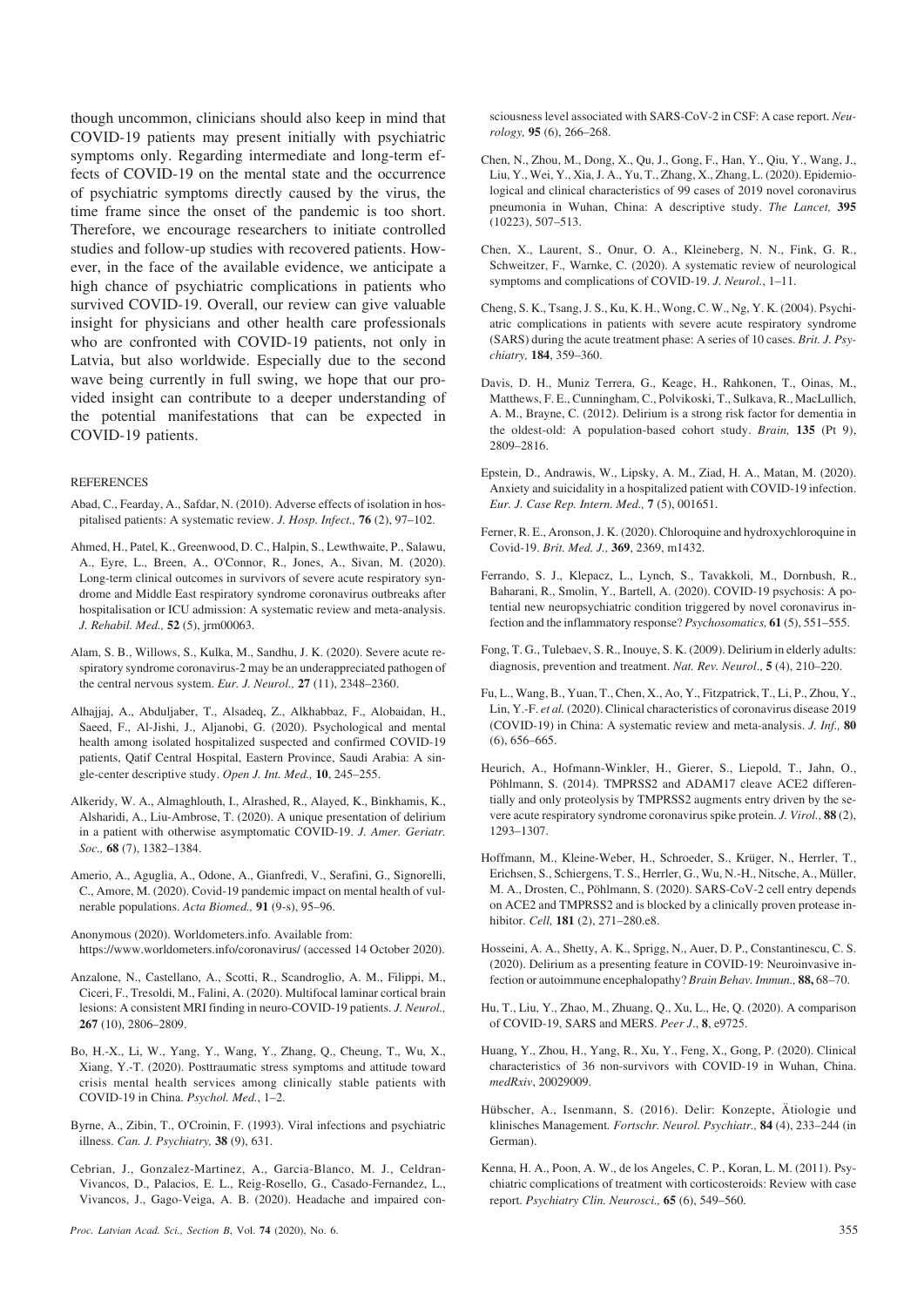- Leonardi, M., Padovani, A., McArthur, J. C. (2020). Neurological manifestations associated with COVID-19: A review and a call for action. *J. Neurol.,* **267** (6), 1573–1576.
- Leung, K. S.-S., Ng, T. T.-L., Wu, A. K.-L., Yau, M. C.-Y., Lao, H.-Y., Choi, M.-P., Tam, K. K.-G., Lee, L.-K., Wong, B. K.-C., Ho, A. Y.-M. *et al.* (2020). A territory-wide study of early COVID-19 outbreak in Hong Kong community: A clinical, epidemiological and phylogenomic investigation. *medRxiv*, 20045740.
- Liberati, A., Altman, D. G., Tetzlaff, J., Mulrow, C., Gøtzsche, P. C., Ioannidis, J. P. A., Clarke, M., Devereaux, P. J., Kleijnen, J., Moher, D. (2009). The PRISMA statement for reporting systematic reviews and meta-analyses of studies that evaluate healthcare interventions: explanation and elaboration. *BMJ,* **339** (2009), b2700.
- Lim, S. T., Janaway, B., Costello, H., Trip, S. A., Price, G. (2020). Persistent psychotic symptoms following Covid-19 disease. *BJ Psych. Open*, **6** (5), e105.
- Loades, M. E., Chatburn, E., Higson-Sweeney, N., Reynolds, S., Shafran, R., Brigden, A., Linney, C., McManus, M. N., Borwick, C., Crawley, E. (2020). Rapid systematic review: The impact of social isolation and loneliness on the mental health of children and adolescents in the context of COVID-19. *J. Amer. Acad. Child Adolesc. Psychiatry*., **59** (11), 1218–1239.e3.
- Lu, Y., Li, X., Geng, D., Mei, N., Wu, P. Y., Huang, C. C., Jia, T., Zhao, Y., Wang, D., Xiao, A., Yin, B. (2020). Cerebral micro-structural changes in COVID-19 patients: An MRI-based 3-month follow-up study. *EClin. Med.,* **25**, 100484.
- Majadas, S., Perez, J., Casado-Espada, N. M., Zambrana, A., Bullon, A., Roncero, C. (2020). Case with psychotic disorder as a clinical presentation of COVID-19. *Psychiatry Clin. Neurosci.,* **74** (10), 551–552.
- Mawhinney, J. A., Wilcock, C., Haboubi, H., Roshanzamir, S. (2020). Neurotropism of SARS-CoV-2: COVID-19 presenting with an acute manic episode. *Brit. Med. J. Case Rep.,* **13** (6), e236123.
- McLoughlin, B. C., Miles, A., Webb, T. E., Knopp, P., Eyres, C., Fabbri, A., Humphries, F., Davis, D. (2020). Functional and cognitive outcomes after COVID-19 delirium. *Eur. Geriatr. Med.,* **11** (5), 857–862.
- Menninger, K. A. (1994). Influenza and schizophrenia. An analysis of post-influenzal "dementia precox" as of 1918, and five years later further studies of the psychiatric aspects of influenza. 1926. *Amer. J. Psychiatry,* **151** (6 Suppl), 182–187.
- Nalleballe, K., Reddy Onteddu, S., Sharma, R., Dandu, V., Brown, A., Jasti, M., Yadala, S., Veerapaneni, K., Siddamreddy, S., Avula, A., Kapoor, N., Mudassar, K., Kovvuru, S. (2020). Spectrum of neuropsychiatric manifestations in COVID-19. *Brain Behav. Immun.,* **88**, 71–74.
- Nampoothiri, S., Sauve, F., Ternier, G., Fernandois, D., Coelho, C., Imbernon, M., Deligia, E., Perbet, R., Florent, V., Baroncini, M., Pasquier, F., Trottein, F., Maurage, C.-A., Mattot, V., Giacobini, P., Rasika, S., Prevot, V. (2020). The hypothalamus as a hub for SARS-CoV-2 brain infection and pathogenesis. *bioRxiv*, 139329.
- Parra, A., Juanes, A., Losada, C. P., Alvarez-Sesmero, S., Santana, V. D., Marti, I., Urricelqui, J., Rentero, D. (2020). Psychotic symptoms in COVID-19 patients. A retrospective descriptive study. *Psychiatry Res.,* **291**, 113254.
- Pascual-Goni, E., Fortea, J., Martinez-Domeno, A., Rabella, N., Tecame, M., Gomez-Oliva, C., Querol, L., Gomez-Anson, B. (2020). COVID-19- associated ophthalmoparesis and hypothalamic involvement. *Neurol. Neuroimmunol. Neuroinflamm.,* **7** (5), doi: 10.1212/NXI.0000000000000823.
- Paterson, R. W., Brown, R. L., Benjamin, L., Nortley, R., Wiethoff, S., Bharucha, T., Jayaseelan, D. L., Kumar, G., Raftopoulos, R. E., Zambreanu, L. *et al.* (2020). The emerging spectrum of COVID-19 neurol-

ogy: Clinical, radiological and laboratory findings. *Brain,* **143** (10), 3104–3120.

- Pfefferbaum, B., North, C. S. (2020). Mental health and the Covid-19 pandemic. *New Engl. J. Med.,* **383** (6), 510–512.
- Qi, D., Yan, X., Tang, X., Peng, J., Yu, Q., Feng, L., Yuan, G., Zhang, A., Chen, Y., Yuan, J. *et al.* (2020). Epidemiological and clinical features of 2019-nCoV acute respiratory disease cases in Chongqing municipality, China: A retrospective, descriptive, multiple-center study. *medRxiv*, 20029397.
- Rabaan, A. A., Al-Ahmed, S. H., Haque, S., Sah, R., Tiwari, R., Malik, Y. S., Dhama, K., Yatoo, M. I., Bonilla-Aldana, D. K., Rodriguez-Morales, A. J. (2020). SARS-CoV-2, SARS-CoV, and MERS-COV: A comparative overview. *Infez. Med.,* **28** (2), 174–184.
- Rai, D., Garg, R. K., Malhotra, H. S., Verma, R., Jain, A., Tiwari, S. C., Singh, M. K. (2014). Acute confusional state/delirium: An etiological and prognostic evaluation. *Ann. Indian Acad. Neurol.,* **17** (1), 30–34.
- Rajkumar, R. P. (2020). COVID-19 and mental health: A review of the existing literature. *Asian J. Psychiatr.,* **52**, 102066.
- Rogers, J. P., Chesney, E., Oliver, D., Pollak, T. A., McGuire, P., Fusar-Poli, P., Zandi, M. S., Lewis, G., David, A. S. (2020). Psychiatric and neuropsychiatric presentations associated with severe coronavirus infections: A systematic review and meta-analysis with comparison to the COVID-19 pandemic. *Lancet Psychiatry,* **7** (7), 611–627.
- Salluh, J. I., Wang, H., Schneider, E. B., Nagaraja, N., Yenokyan, G., Damluji, A., Serafim, R. B., Stevens, R. D. (2015). Outcome of delirium in critically ill patients: Systematic review and meta-analysis. *BMJ,* **350**, h2538.
- Sato, K., Mano, T., Iwata, A., Toda, T. (2020). Neuropsychiatric adverse events of chloroquine: A real-world pharmacovigilance study using the FDA Adverse Event Reporting System (FAERS) database. *Biosci Trends,* **14** (2), 139–143.
- Severance, E. G., Dickerson, F. B., Viscidi, R. P., Bossis, I., Stallings, C. R., Origoni, A. E., Sullens, A., Yolken, R. H. (2011). Coronavirus immunoreactivity in individuals with a recent onset of psychotic symptoms. *Schizophr. Bull.,* **37** (1), 101–107.
- Singhal, T. (2020). A review of Coronavirus Disease-2019 (COVID-19). *Indian J. Pediatr*., **87** (4), 281–286.
- Song, E., Zhang, C., Israelow, B., Lu-Culligan, A., Prado, A. V., Skriabine, S., Lu, P., Weizman, O.-E., Liu, F., Dai, Y. *et al.* (2020). Neuroinvasion of SARS-CoV-2 in human and mouse brain. *bioRxiv*, 169946.
- Soysal, P., Kara, O. (2020). Delirium as the first clinical presentation of the coronavirus disease 2019 in an older adult. *Psychogeriatrics,* **20** (5), 763–765.
- Townsend, L., Dyer, A. H., Jones, K., Dunne, J., Kiersey, R., Gaffney, F., Connor, L., Mooney, A., Leavy, D., Ridge, K. *et al.* (2020). Persistent fatigue following SARS-CoV-2 infection is common and independent of severity of initial infection. *medRxiv*, 20164293.
- Varatharaj, A., Thomas, N., Ellul, M. A., Davies, N. W. S., Pollak, T. A., Tenorio, E. L., Sultan, M., Easton, A., Breen, G., Zandi, M. *et al.* (2020). Neurological and neuropsychiatric complications of COVID-19 in 153 patients: A UK-wide surveillance study. *Lancet Psychiatry,* **7** (10), 875–882.
- Vindegaard, N., Benros, M. E. (2020). COVID-19 pandemic and mental health consequences: Systematic review of the current evidence. *Brain Behav. Immun.,* **89**, 531–542.
- Wilkins, E. G., Ellis, M. E., Dunbar, E. M., Gibbs, A. (1988). Does isolation of patients with infections induce mental illness? *J. Infect.,* **17** (1), 43–47.
- Yachou, Y., El Idrissi, A., Belapasov, V., Ait Benali, S. (2020). Neuroinvasion, neurotropic, and neuroinflammatory events of SARS-CoV-2: